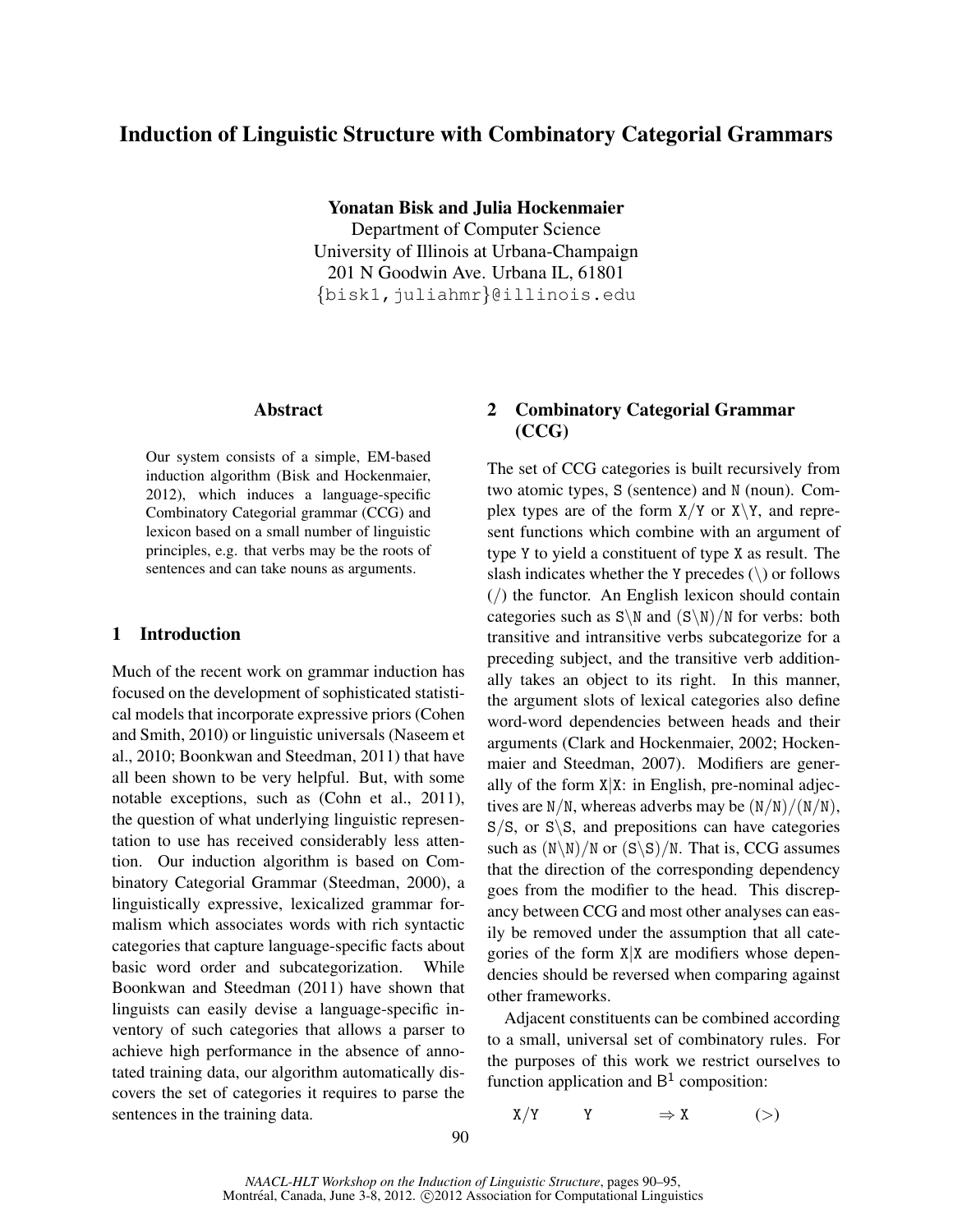| Y       | $X \setminus Y$ | $\Rightarrow X$                 | $\left( \leq \right)$ |
|---------|-----------------|---------------------------------|-----------------------|
| X/Y     | $Y _iZ$         | $\Rightarrow$ X  <sub>i</sub> Z | $(B_>^1)$             |
| $Y _iZ$ | $X \setminus Y$ | $\Rightarrow$ X  <sub>i</sub> Z | $(B^1_<)$             |

Here the slash variable  $\vert_i$  can be instantiated with either the forward or backward slash.

These rules allow derivations (parses) such as:

| <b>The</b><br>DΤ | man<br>NNS | ate<br>VBD       | $quickly$ <sub>RB</sub> |
|------------------|------------|------------------|-------------------------|
| N/N              |            | $S \backslash N$ | $S\backslash S$<br>ΈB   |
|                  |            |                  | $S \backslash N$        |
|                  |            | S                |                         |

CCG also has unary type-raising rules of the form

$$
\begin{array}{ccc}\nX & \Rightarrow T/(T \backslash X) & (\gt; T) \\
X & \Rightarrow T \backslash (T/X) & (\lt; T)\n\end{array}
$$

We only allow nouns to be type-raised, and impose the restriction that the argument  $T\$  N (or  $T/N$ ) of the type-raised category has to already be present in the lexicon of the language.

This restricted set of combinatory rules provides sufficient power for reasonable parse accuracy but does not allow us to capture non-projective (crossing) dependencies.

Coordination is handled by a ternary rule

X conj  $X \Rightarrow X$  (>)

which we binarize as:

| Χ    | $X[conj] \Rightarrow X$ |                             | $(\&)$ |
|------|-------------------------|-----------------------------|--------|
| conj |                         | $\Rightarrow$ X[conj] (> &) |        |

Punctuation, when present, can be absorbed by rules of the form

| Χ   | Pct | $\Rightarrow X$ | (< p)      |
|-----|-----|-----------------|------------|
| Pct |     | $\Rightarrow X$ | $($ > $p)$ |

The iterative combination of these categories resulting in S or N is considered a successful parse. In order to avoid spurious ambiguities, we restrict our derivations to be normal-form (Hockenmaier and Bisk, 2010).

## 3 An algorithm for unsupervised CCG induction

We now describe our induction algorithm, which consists of two stages: category induction (creation of the grammar), followed by parameter estimation for the probability model.

### 3.1 Category induction

We assume there are two atomic categories, N (nouns or noun phrases) and S (sentences), a special conjunction category conj, and a special start symbol TOP. We assume that all strings we encounter are either nouns or sentences:

$$
N \Rightarrow TOP \qquad S \Rightarrow TOP
$$

We also assume that we can group POS-tags into four groups: nominal tags, verbal tags, conjunctions, and others. This allows us to create an initial lexicon  $\mathcal{L}^{(0)}$ , which only contains entries for atomic categories, e.g. for the English Penn Treebank tag set (Marcus et al., 1993):

N : {NN, NNS, NNP, PRP, DT} S : {MD, VB, VBZ, VBG, VBN, VBD} conj : {CC}

We force any string that contains one or more verbs (besides VBG in English), to be parsed with the  $S \Rightarrow$ TOP rule.

Since the initial lexicon would only allow us to parse single word utterances (or coordinations thereof), we need to induce complex functor categories. The lexicon entries for atomic categories remain, but all POS-tags, including nouns and conjunctions, will be able to acquire complex categories during induction. We impose the following constraints on the lexical categories we induce:

- 1. Nouns (N) do not take any arguments.
- 2. The heads of sentences (S|...) and modifiers  $(X|X, (X|X)|(X|X))$  may take N or S as arguments.
- 3. Sentences (S) may only take nouns (N) as arguments.

(We assume  $S \ S$  and  $S/S$  are modifiers).

- 4. Modifiers  $(X/X)$  or  $X\ X)$  can be modified by categories of the form  $(X/X)|(X/X)$  or  $(X\backslash X)|(X\backslash X).$
- 5. The maximal arity of any lexical category is 3.
- 6. Since  $(S\backslash N)/N$  is completely equivalent to  $(S/N)\$ , we only allow the former category.

Induction is an iterative process. At each stage, we aim to parse all sentences  $S_i$  in our training corpus  $\mathcal{D} = \{S_1, ..., S_D\}$  with the current lexicon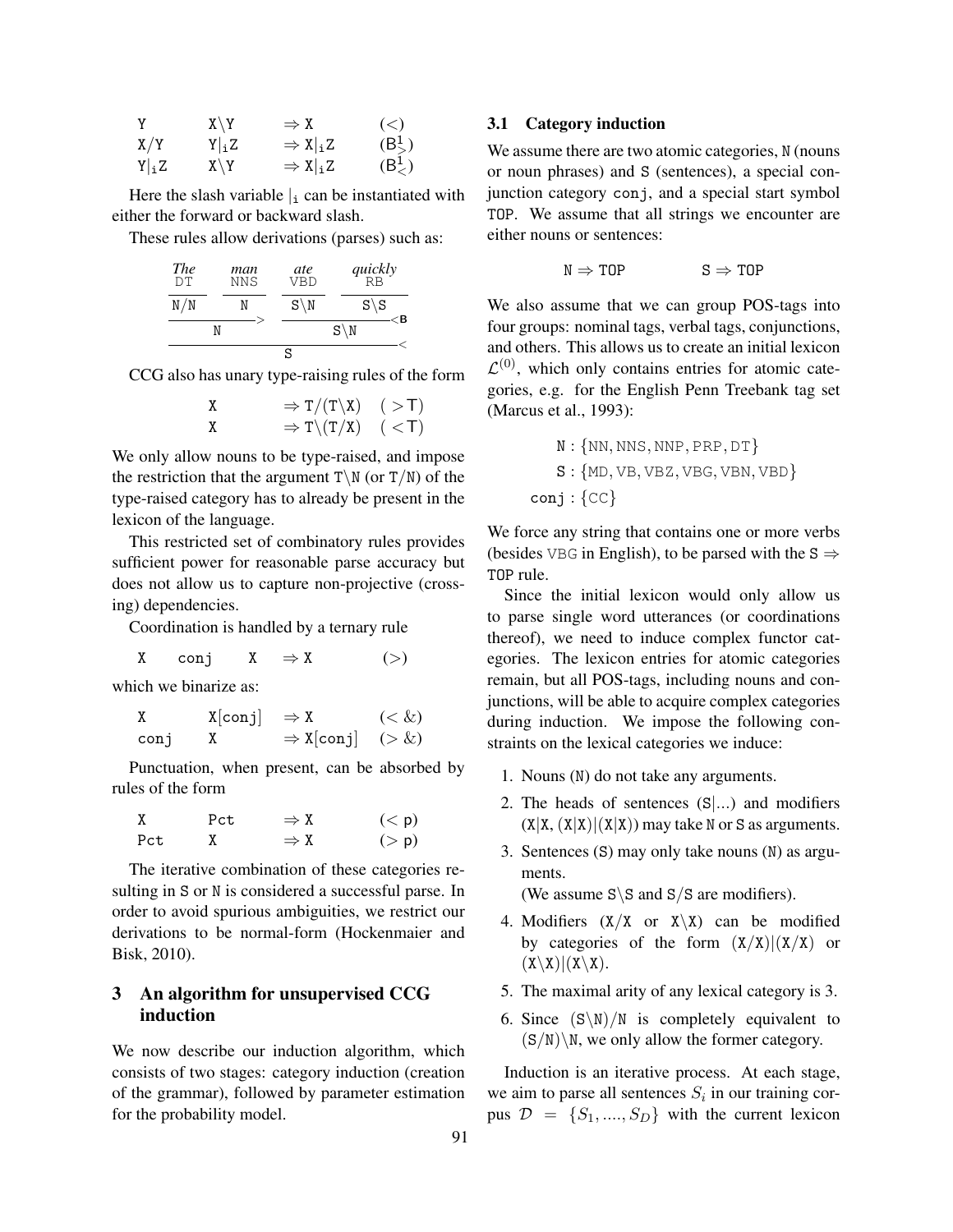$\mathcal{L}^{(t)}$ . In order to parse a sentence  $S = w_0...w_n$ , all words  $w_i \in S$  need to have lexical categories that allow a complete parse (resulting in a constituent TOP that spans the entire sentence). Initially, only some words will have lexical categories:

| <b>The</b> | man  | ate | quickly |
|------------|------|-----|---------|
| DТ         | NN S | VBD |         |
|            |      | S   |         |

We assume that any word may modify adjacent constituents:

| <b>The</b> | man        | ate                 | quickly         |
|------------|------------|---------------------|-----------------|
| DТ         | <b>NNS</b> | <b>VBD</b>          | RB              |
| N/N        | N, S/S     | $S, N \backslash N$ | $S\backslash S$ |

We also assume that any word that previously had a category other than N (which we postulate does not take any arguments) can take any adjacent nonmodifier category as argument, leading us here to introduce S\N for the verb:

| The | man  | ate                      | quickly         |
|-----|------|--------------------------|-----------------|
| DТ  | NNS. | VRD                      | RR              |
| N/N |      | N, $S/S$   S, N \N, S \N | $S\backslash S$ |

With these categories, we obtain the correct parse:

| <b>The</b><br>DΤ | man<br><b>NNS</b> | ate<br>VBD       | $quickly$ <sub>RB</sub> |
|------------------|-------------------|------------------|-------------------------|
| N/N              |                   | $S \backslash N$ | $S\backslash S$<br>ΈB   |
|                  |                   |                  | $S \backslash N$        |
|                  |                   | S                |                         |

We then update the lexicon with all new tag-category pairs that have been found, excluding those that did not lead to a successful parse:

$$
N/N:\{DT\} \quad S\backslash N:\{VBD,VBZ\} \quad S\backslash S:\{RB, NNS, IN\}
$$

The first stage of induction can only introduce functors of arity 1, but many words, such as prepositions or transitive verbs, require more complex categories, leading us to complete, but incorrect parses such as

| <b>The</b><br>DΤ | man<br><b>NNS</b> | eats<br>VBZ      | with<br>ΙN                                | <i>friends</i><br>NNS |
|------------------|-------------------|------------------|-------------------------------------------|-----------------------|
| N/N              |                   | $S \backslash N$ | $S\backslash S$<br>$\mathbb{C}\mathsf{B}$ | $S\backslash S$       |
|                  | N                 |                  | $S \backslash N$                          | <b< td=""></b<>       |
|                  |                   |                  | $S \backslash N$                          |                       |
|                  |                   | S                |                                           |                       |

During the second iteration, we can discover additional simple, as well as more complex, categories. We now discover transitive verb categories:

| <b>The</b><br>DT | man<br><b>NNS</b> | ate<br><b>VBD</b>   | <i>chips</i><br>NNS |
|------------------|-------------------|---------------------|---------------------|
| N/N              | N                 | $(S\backslash N)/N$ |                     |
|                  | N                 | $S \backslash N$    |                     |
|                  |                   | S                   |                     |

The second stage also introduces a large number of complex modifiers of the form  $(X/X)|(X/X)$  or  $(X\X)|(X\X), e.g.:$ 

| <b>The</b>  | man                                 | ate                  | very                                           | quickly                                     |
|-------------|-------------------------------------|----------------------|------------------------------------------------|---------------------------------------------|
| DТ          | <b>NNS</b>                          | VBD                  | RB                                             | RB                                          |
| $N/N$ ,     | N, S/S                              | $S, N \backslash N,$ | $S\$ S                                         | $S\$ S                                      |
| (S/S)/(S/S) | $(N \backslash N)/(N \backslash N)$ | $S \backslash N$     | $(S\backslash S)/(S\backslash S)$              | $(S\backslash S)\backslash (S\backslash S)$ |
|             | $(N/N)\N(N/N)$                      | $(S/S)\$ (S/S)       | $(N \backslash N) \backslash (N \backslash N)$ |                                             |
|             |                                     | $(S\S)/S\S)$         |                                                |                                             |

The final induction step takes adjacent constituents that can be derived from the existing lexicon into account. This allows us to induce  $(S\ S)/N$  for IN, since we can combine *a* and *friend* to N.

#### 3.2 Parameter estimation

After constructing the lexicon, we parse the training corpus, and use the Inside-Outside algorithm (Lari and Young, 1991), a variant of the Expectation-Maximization algorithm for probabilistic contextfree grammars, to estimate model parameters. We use the baseline model of Hockenmaier and Steedman (2002), which is a simple generative model that is equivalent to an unlexicalized PCFG. In a CFG, the set of terminals and non-terminals is disjoint, but in CCG, not every category can be lexical. Since this model is also the basis of a lexicalized model that captures dependencies, it distinguishes between lexical expansions (which produce words), unary expansions (which are the result of type-raising or the TOP rules), binary expansions where the head is the left child, and binary expansions whose head is the right child. Each tree is generated top-down from the start category TOP. For each (parent) node, first its expansion type  $exp \in \{Lex, Unary, Left, Right\}$  is generated. Based on the expansion type, the model then produces either the word  $w$ , or the category of the head child (H), and, possibly the category of the non-head sister category (S):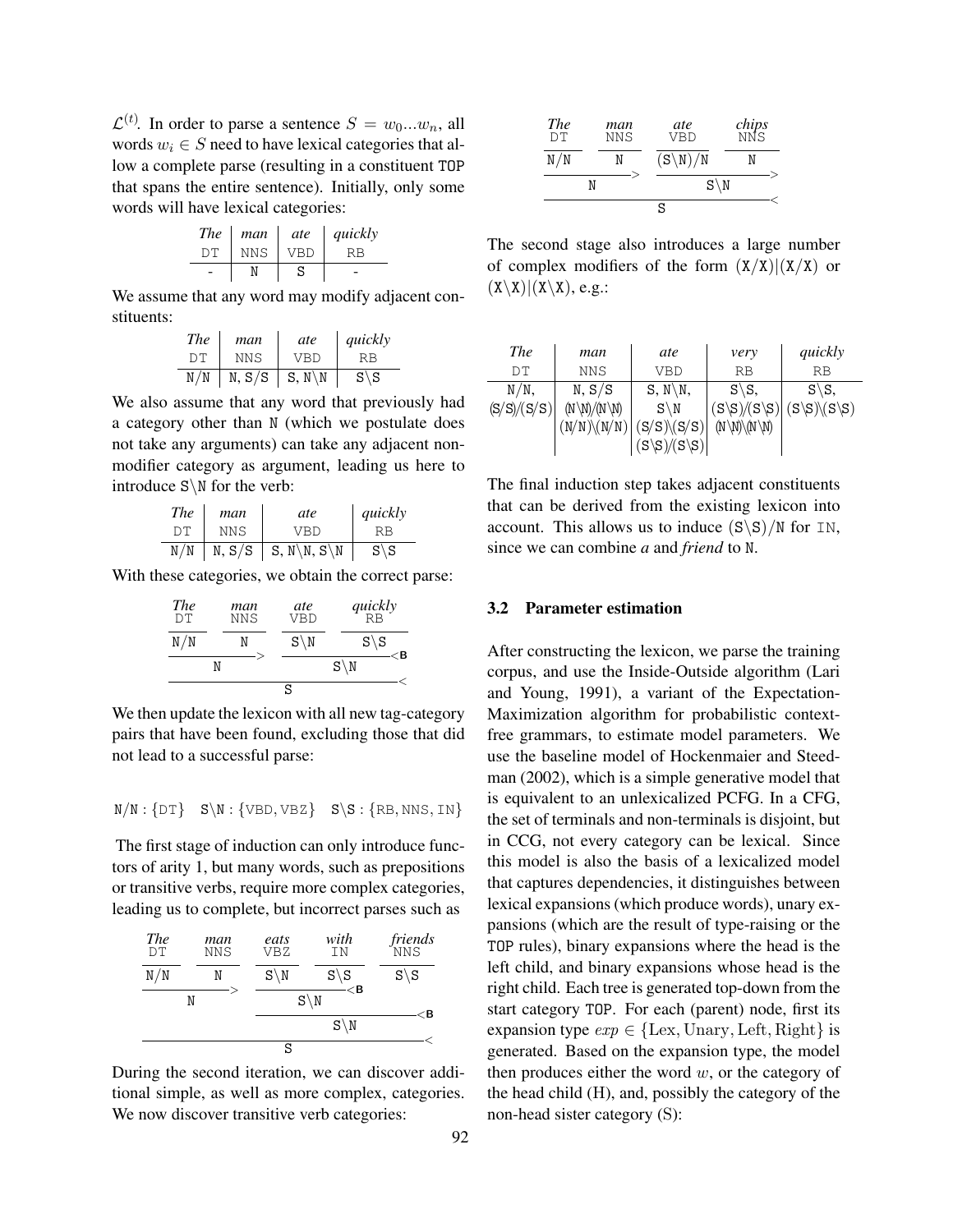|       | Lexical $p_e(\exp=\text{Lex}   P) \times p_w(w   P, \exp=\text{Lex})$ |
|-------|-----------------------------------------------------------------------|
| Unary | $p_e(\exp{=}$ Unary $  P \rangle \times p_H(H   P, exp{=}$ Unary)     |
| Left  | $p_e(\exp=\text{Left}   P) \times p_H(H   P, \exp=\text{Left})$       |
|       | $\times p_S(S   P, H, exp = Left)$                                    |
| Right | $p_e(\exp{=}$ Right $  P \rangle \times p_H(H   P, exp{=}$ Right)     |
|       | $\times p_S(S   P, H, exp=Right)$                                     |

#### 3.3 Dependency generation

We use the following regime for generating dependencies from the resulting CCG derivations:

- 1. Arguments Y are dependents of their heads  $X|Y$
- 2. Modifiers X|X are dependents of their heads X or  $X|Y$ .
- 3. The head of the entire string is a dependent of the root node (0)
- 4. Following the CoNLL-07 shared task representation (Johansson and Nugues, 2007), we analyze coordinations  $(X_1 \text{ conj } X_2)$  as creating a dependency from the first conjunct,  $X_1$ , to the conjunction conj, and from conj to the second conjunct  $X_2$ .

In the case of parse failures we return a rightbranching dependency tree.

#### 3.4 Training details

The data provided includes fine, coarse and universal part-of-speech tags. Additionally, the data was split into train, test and development sets though the organizers encouraged merging the data for training. Finally, while punctuation was present, it was not evaluated but potentially provided an additional source of signal during training and test. We chose from among these options and maximum sentence length based on performance on the development set. We primarily focused on training with shorter sentences but grew the dataset if necessary or if, as is the case in Arabic, there was very little short sentence data. Our final training settings were:

| Language      | Tags   | Max Len | Punc |
|---------------|--------|---------|------|
| Arabic        | Fine   | 40      |      |
| <b>Basque</b> | Coarse | 20      |      |
| Childes       | Fine   | 20      |      |
| Czech         | Fine   | 10      |      |
| Danish        | Fine   | 20      |      |
| Dutch         | Fine   | 10      |      |
| Slovene       | Fine   | 10      |      |
| Swedish       | Fine   | 15      |      |
| <b>PTB</b>    | Fine   | 10      |      |
| Portuguese    | Fine   | 10      |      |

In the case of Czech, we only trained on the testset because the data set was so large and the results from randomly downsampling the merged dataset were equivalent to simply using the previously defined test-set.

#### 3.5 Future directions

Since our current system is so simple, there is ample space for future work. We plan to investigate the effect of more complex statistical models and priors that have been shown to be helpful in dependency grammar-based systems. We also wish to relax the assumption that we know in advance which part-ofspeech tags are nouns, verbs, or conjunctions.

### 4 Final observations regarding evaluation

Although the analysis of constructions involving basic head-argument and head-modifier dependencies is generally uncontroversial, many common constructions allow a number of plausible analyses. This makes it very difficult to evaluate and compare different unsupervised approaches for grammar induction. The corpora used in this workshop also assume different conventions for a number of constructions. Figure 1 shows the three different types of analysis for coordination adopted by the corpora used in this shared task (as well as the standard CCG analysis). The numbers to the side indicate for each corpus what percentage of our system's error rate is due to missed dependencies within coordinated structures (i.e between a conjunction and a conjunct, or between two conjuncts). It is important to note that the way in which we extract dependencies from coordinations is somewhat arbitrary (and completely independent of the underlying probability model, which currently captures no explicit de-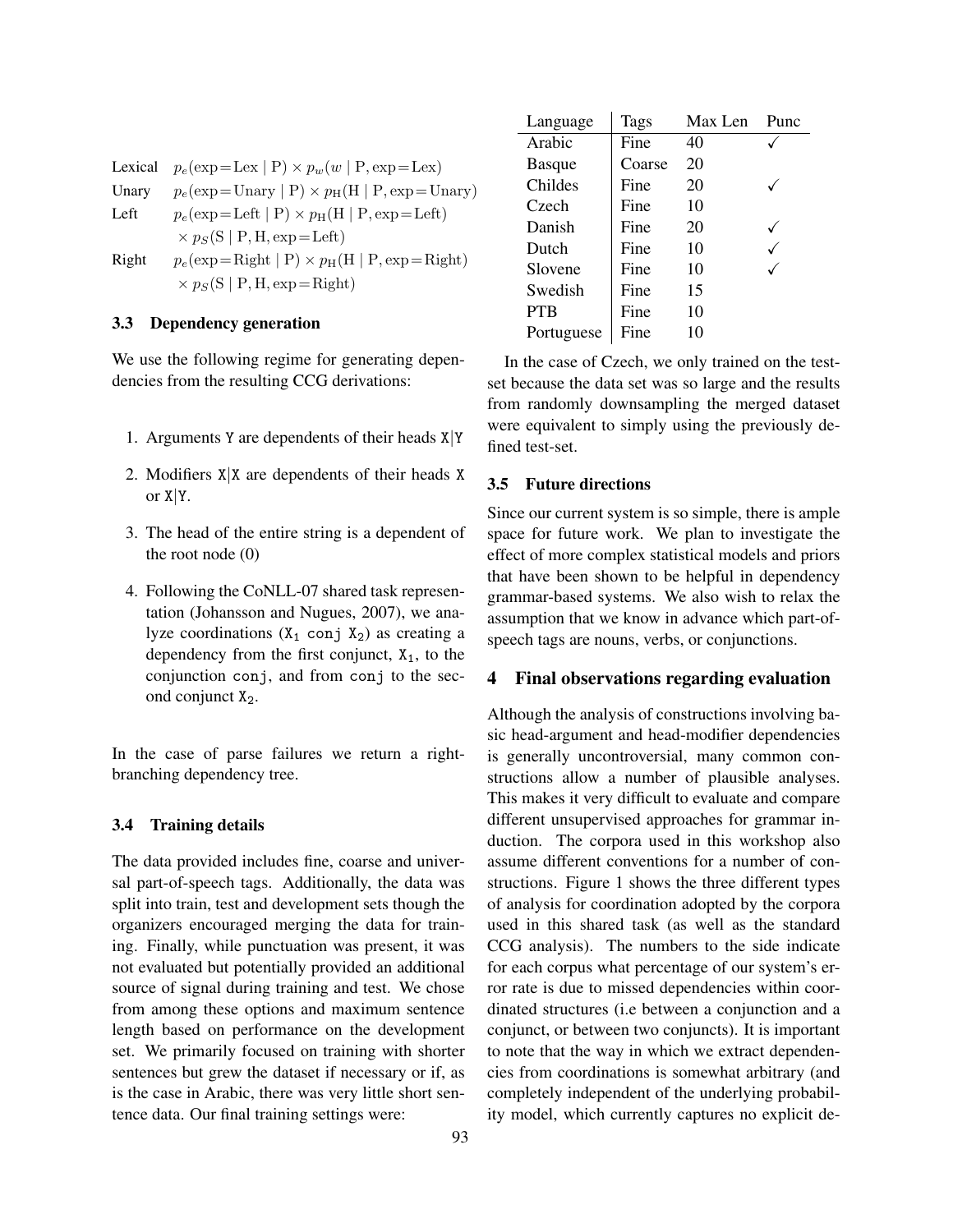

Figure 1: Different analyses of coordination in the various corpora used in this shared task. Our system adopts the CoNLL-07 convention, instead of the standard CCG analysis. For the development set of each corpus, we also indicate what percentage of the errors our system makes is due to missed coordination dependencies.

pendencies). These systematic differences of analysis are also reflected in our final results. The only exception is the Childes corpus, where coordination is significantly rarer.

However, this is a general problem. There are many other constructions for which no agreed-upon standard exists. For example, the Wall Street Journal data used in this shared task assumes a dependency between the verb of the main clause and the verb of a subordinate clause, whereas the CoNLL-07 analysis stipulates a dependency between the main verb and the subordinating conjunction:



We therefore believe that much further work is 94 required to address the problems surrounding evaluation and comparison of unsupervised induction systems adequately. Even if the community cannot agree on a single gold standard, systems should not be penalized for producing one kind of linguistically plausible analysis over another. The systematic divergences that arise with coordination for our approach are relatively easy to fix, since we only need to change the way in which we read off dependencies. But this points to a deeper underlying problem that affects the entire field.

#### Acknowledgements

This research is supported by the National Science Foundation through CAREER award 1053856 and award 0803603.

### **References**

- Yonatan Bisk and Julia Hockenmaier. 2012. Simple Robust Grammar Induction with Combinatory Categorial Grammars. In *Association for the Advancement of Artificial Intelligence*.
- Prachya Boonkwan and Mark Steedman. 2011. Grammar Induction from Text Using Small Syntactic Prototypes. In *International Joint Conference on Natural Language Processing*, pages 438–446, November.
- Stephen Clark and Julia Hockenmaier. 2002. Evaluating a wide-coverage CCG parser. In *Proceedings of the LREC Beyond PARSEVAL workshop*, page 2002, Las Palmas, Spain.
- S. B. Cohen and N. A. Smith. 2010. Covariance in unsupervised learning of probabilistic grammars. *Journal of Machine Learning Research*, 11:3017–3051.
- Trevor Cohn, Phil Blunsom, and Sharon Goldwater. 2011. Inducing tree-substitution grammars. *Journal of Machine Learning Research*, pages 3053–3096, November.
- Julia Hockenmaier and Yonatan Bisk. 2010. Normalform parsing for Combinatory Categorial Grammars with generalized composition and type-raising. In *COLING*.
- Julia Hockenmaier and Mark Steedman. 2002. Generative models for statistical parsing with Combinatory Categorial Grammar. In *Association for Computational Linguistics*, pages 335–342.
- Julia Hockenmaier and Mark Steedman. 2007. CCGbank: a corpus of CCG derivations and dependency structures extracted from the Penn Treebank. *Computational Linguistics*, pages 355–396, January.